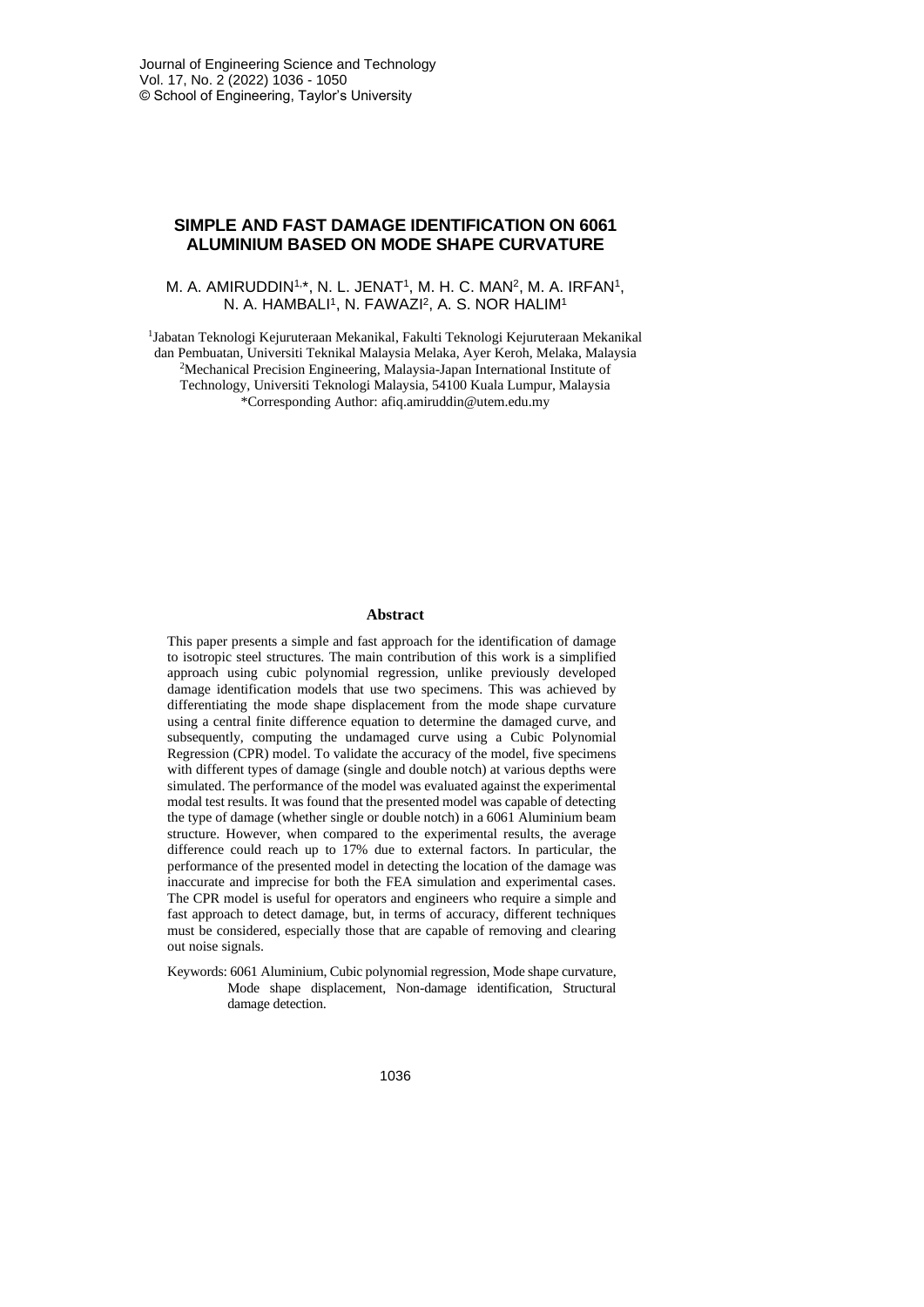## **1. Introduction**

Vibration is a very straightforward occurrence and can be viewed as the swaying of an object about a balance point. An excitation force always causes an object to vibrate. Many methods are used to test vibrations, such as mode, resonance, and excitation methods. Other non-destructive detection method, such as ultrasonic and thermography is relatively high cost of operation and limited to surface types and qualities. Hence, a cost-effective structural health monitoring (SHM) method, vibration-based damage detection methods have received increasing attention for real applications [1]. Aluminium is a strong, lightweight, and inexpensive material [2], but regardless of its strength, it still tends to get damaged. The common types of damage that occur in aluminium are galvanic and pitting corrosion. Galvanic corrosion occurs when aluminium comes into contact with precious metals such as copper and zinc that can cause it to break down, while pitting corrosion occurs when aluminium is placed in a very damp environment in which salts are present. Common dirt and debris can also cause pitting corrosion to occur. The welding process can also create defects in aluminium, where hot cracking is common in aluminium weldments.

Many structural health monitoring (SHM) techniques have been created to detect damage. Vibration-based damage detection has replaced local Non-Destructive Inspection (NDI) as a global NDI. Most of the studies on Vibration Based Damage Detection (VBDD) in mode shape curvature used the Gapped Smoothing Method (GSM) algorithm. Zhong and Yang [3] used the GSM algorithm in their experiment because of its sensitivity in localizing micro damage compared to the natural frequency and damping ratio. A study conducted by Hasrizam and Fawazi [4] showed that the incorporation of the Chebyshev interpolation filter method still produces smear noise within the noise area. In 2009, a study by Yoon et al. [5] concluded that the GSM algorithm using the curvature mode shape creates smear noise, which makes it less accurate in estimating the size of the damage. But in 2015, a study by Rucevskis et al. [6] showed that the GSM algorithm is unable to localize damage accurately owing to the sensitivity of the curve fitting to an outlier.

An examination by Ratcliffe [7] utilized curvature mode shape as a boundary for the discovery of harm in structures. The mode shape information from undamaged and damaged structures are utilized, and it was discovered that curvature mode shape can be a superior marker for damage identification contrasted with the natural frequency. Notwithstanding, this technique requires information from the intact structure, which might be difficult to get in a genuine structure. Abdel Wahab and De Roeck [8] expanded the curvature mode shape strategy by averaging the damage index over all the modes and applying their technique to a concrete bridge. The Gapped Smoothing Method (GSM) presented by Pandey et al. [9] has shown that absolute changes of mode shape curvature are more susceptible to be localized in the region of damage. It has been reported this information could be applied to identify the amount of damage in the structure. The benefit of the GSM contrasted with different strategies is that it does not need information from the whole structure. Notwithstanding, this strategy is not exact for the detection of a big-sized crack because the damage index will create two peaks to indicate the presence of two smallsized cracks instead of one big-sized crack [10].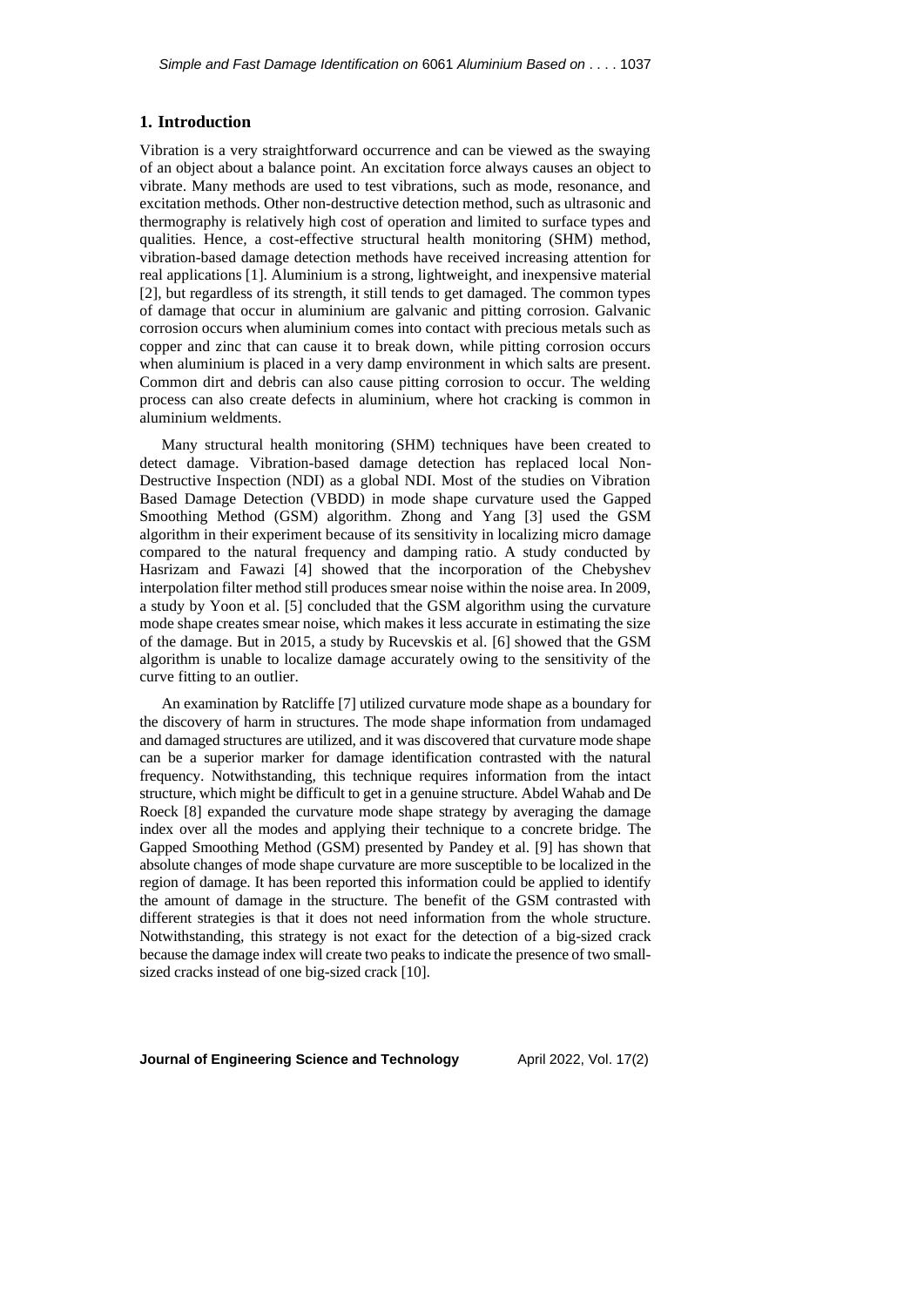In this paper, a strategy was proposed to distinguish damage in a structure utilizing the curvature mode shape data from the damaged structure, without requiring information from the undamaged structure. This procedure utilized few estimations information to appraise the undamaged curvature mode shape data,  $\omega_u$  using the Cubic Polynomial Regression (CPR) strategy. The information was in this way used to ascertain the damage index to decide the area and size of the damage in the structure. This technique is required to empower wide-sized breaks to be distinguished without information from the undamaged structure.

#### **2.Modal Analysis**

In this study, the modal analysis was divided into two phases. The first phase was a numerical simulation, where the mode shape displacement was determined based on a finite element (FE) simulation. All the simulation works on the computer were carried out using ABAQUS to identify the mode shape displacements at 51 distinct nodes along the surface of a 6061 Aluminium beam. Then, the data were collected from the FE analysis and differentiated to a second-order Ordinary Differential Equation (ODE) using the centred finite divided difference to obtain the mode shape curvature. The differentiation process was carried out using Microsoft Excel.

To identify the undamaged mode shape curvature without taking into consideration the baseline data, a curve fitting method was implemented. As the Cubic Polynomial Regression (CPR) is the simplest curve fitting method compared to other methods such as the Fourier and Laplace transform methods, the CPR was enforced and applied in this study. The Damage Index (DI) was determined from the CPR, and the results were plotted and compared to the experimental data.

In the second phase, an experimental modal test was performed on five damaged 6061 Aluminium beam specimens, which had different numbers of notches and depths, and one control specimen. In the experiment, an excitation force was applied using a hammer connected to DAQ modules, which led to the propagation of vibrations through the beam. The vibrations could be read as the frequency, and their signal was sent to the accelerometer sensor located at the bottom surface of the beam. Once the accelerometer received the signal, it sent it to the DAQ modules to be converted into a Frequency Response Function (FRF). The ME'Scope software was used to divide the signal in the FRF into three modal parameters, namely, the mode shape, natural frequency, and damping ratio. However, only the mode shape data was considered in this study, and the procedures to determine mode shape curvature, undamaged mode shape curvature, and damage index were the same as mentioned earlier in the first phase.

#### **2.1. Finite element analysis and numerical simulation**

In this study, the geometry of the steel beam used by Pandey et al. [9],Hasrizam and Fawazi [4] was applied. To be specific, 6061 Aluminium, with a thickness of 5 mm, 1250 mm in length, and 50 mm in width was used in this experiment. The mode shape data is pulled off from a total of 51 grid points, which are located from 25 mm to 1250 mm. The grids are spaced of 25 mm along the distance. This alloy features medium to high strength. It also has good corrosion resistance, weldability, workability, and machinability.

The test materials consisted of five damaged specimens and one control specimen. Two out of the five damaged specimens had a single notch, while the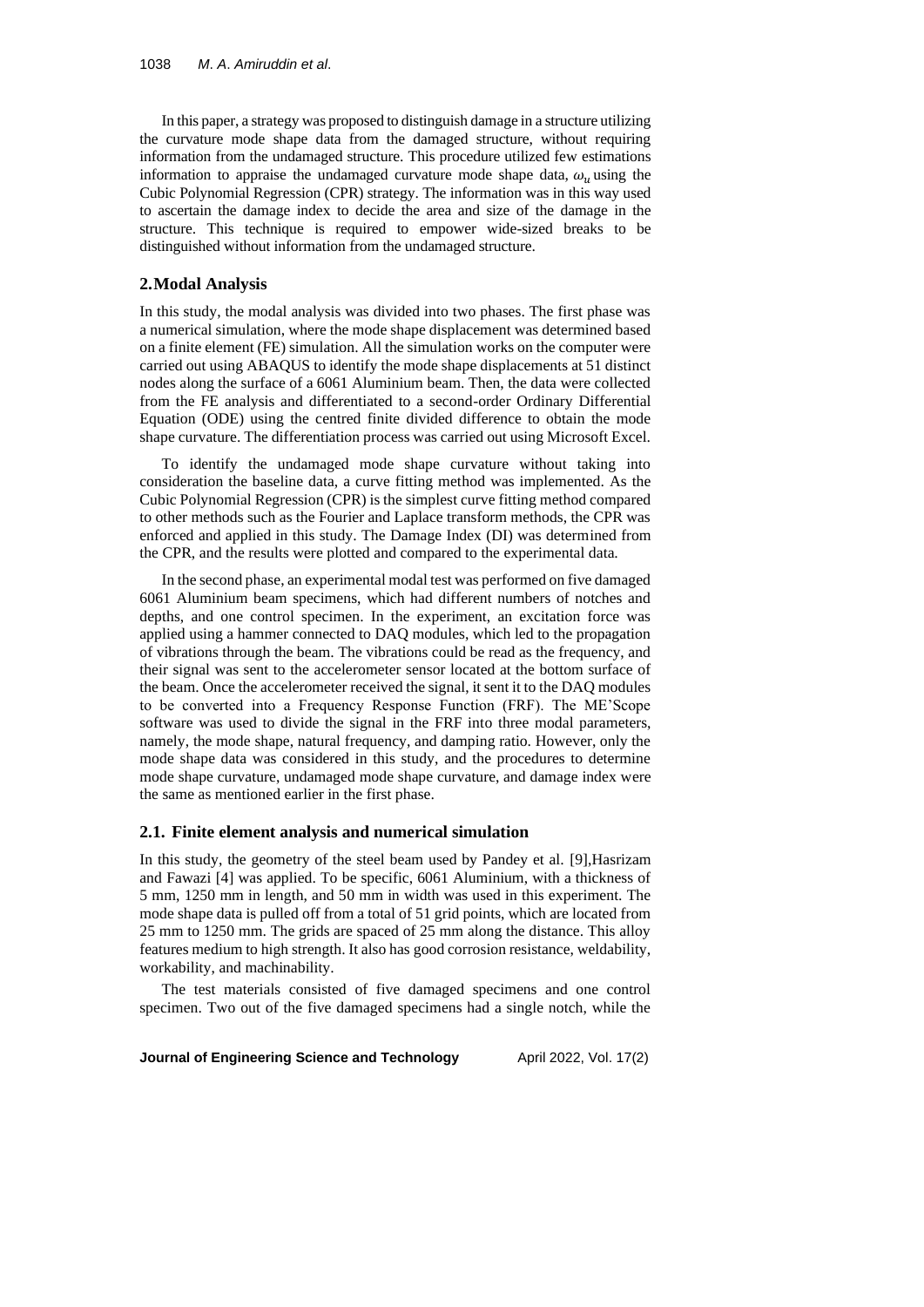other three specimens had double notches. Table 1 and Fig. 1 show the dimensions and diagram of the 6061 Aluminium beam model, respectively, that was used in this study, with a notch to represent the damage.

A Finite Element Analysis (FEA) was carried out using the commercial code, ABAQUS to obtain the vibration responses of the 6061 Aluminium beam model using modal analysis. In the analysis, almost all element types are solid and hexahedral elements.

In this study, three-dimensional continuum solid elements of 20 nodes with reduced integration and second order accuracy (C3D20R) are applied for discretization method on the model, which is the same method used by Hasrizam and Fawazi [4]. The model had the properties of an isotropic material with a young's modulus, density, and Poisson's ratio of 68.9 GPa, 2700 kg/m<sup>3</sup>, and 0.33, respectively. All the cases had free-free boundary conditions and the first bending mode shape was used for the data processing.

| <b>Zero Notch</b> | <b>Single Notch</b> | <b>Double Notch</b> |
|-------------------|---------------------|---------------------|
| $150 \text{ mm}$  | $150 \text{ mm}$    | $150 \text{ mm}$    |
|                   | $0.5 \text{ mm}$    | $0.5 \text{ mm}$    |
|                   | (S150N D0.5)        | (D150 N D0.5)       |
| $0.0 \text{ mm}$  | $1.0 \text{ mm}$    | $1.0 \text{ mm}$    |
| (COND0)           | (S150ND1.0)         | (D150ND1.0)         |
|                   |                     | $2.5 \text{ mm}$    |
|                   |                     | (D150ND2.5)         |
|                   |                     |                     |

**Table 1. Description of the six specimens.**



**Fig. 1. Diagram of (a) the beam and (b) notch location.**

# **2.2. Experimental modal test**

There are many methods for the testing of vibrations. However, in this experiment, a modal test was applied as this method of testing can ascertain the natural frequency (mode), modular mass, modal damping ratio, and mode shape of a sample plate with a perfect impulse. In theory, a perfect impulse, generated by an instrumental hammer, is used to impact the plate, being tested, thereby resulting in a constant amplitude in the frequency domain. Next, the response is measured through the Frequency Response Function (FRF) of an accelerometer, which is placed at one point, known as the driving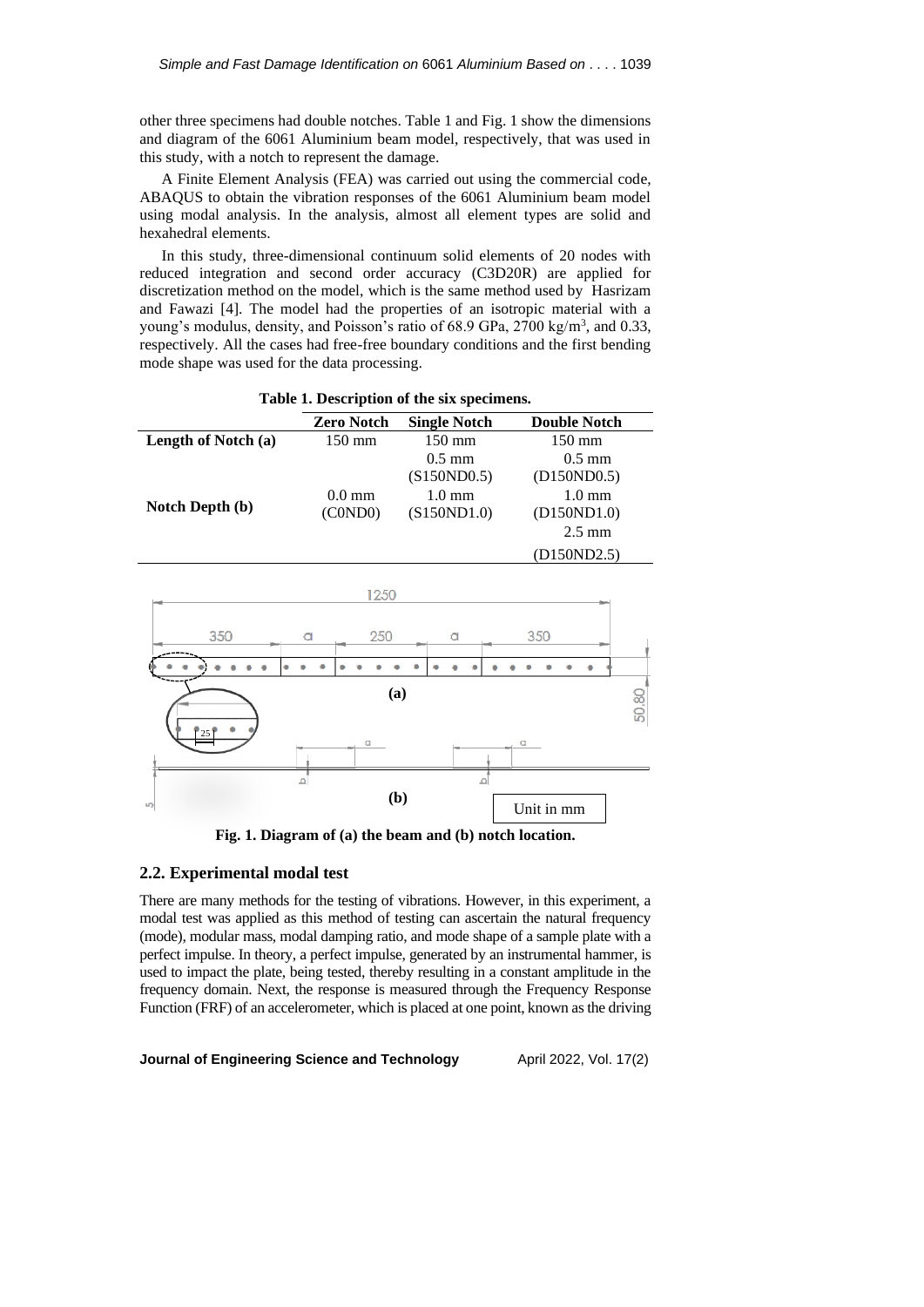point, where the mode shape is adequately excited when the structure is impacted by the hammer. This method, as shown in Fig. 2, is known as the `roving hammer' test.



**Fig. 2. The roving hammer test.**

The apparatus was set up as shown in Fig. 3. The accelerometer was placed at the driving point, and only the hammer was moved from node to node. The hammer was used to provide an input force, 5 N, at a specific point on the surface of the beam, and the output from the impact was sent to the accelerometer, which converted the output signal into a voltage. The voltage was then captured by a charge amplifier connected to the front end of the ME'scope, whose function was to convert the signal from analogue to digital form. From there, the ME'scope software displayed the frequency response function, and analysed and interpreted the FRF into a mode shape displacement domain.



**Fig. 3. Diagram of experimental setup.**

The 6061 Aluminium beam was knocked with an impact hammer, and the FRF and phase graph were checked on the ME'scope software. If the FRF graph showed the existence of noise, the test at that point had to be redone until the noise was cleared.

## **2.3. Data analysis procedure**

This section presents the data analysis process for this study. Five beams, with different types of damage, were considered in this study. First, the displacement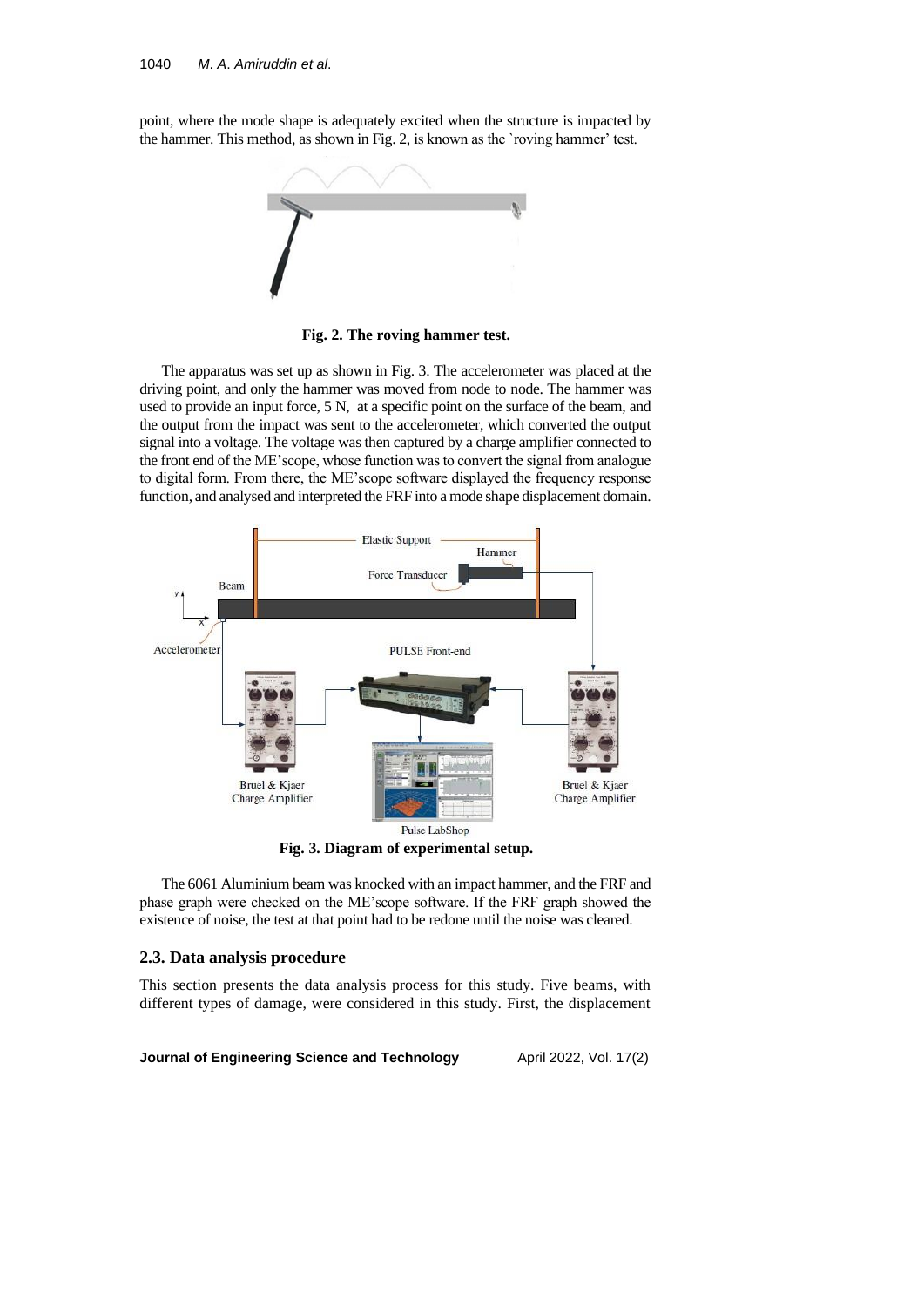mode shape data,  $U_2$  from 26 nodes was obtained by performing an FEA, as explained in the earlier section.

Secondly, the curvature mode shape data,  $\omega_u$  was estimated using the displacement mode shape data,  $U_2$  in the central finite difference equation [9]:

Curvature Mode Shape, 
$$
\omega_i = \frac{u_{i-1} + 2u_i + u_{i+1}}{\Delta x^2}
$$
 (1)

where  $u_i$  is the mode shape at the grid point, *i*, and  $\Delta x$  is the distance between two successive grid points.

Thirdly, the interpolated curvature mode shape data was fitted using the cubic polynomial regression adapted from the study by Ratcliffe and Bagaria [7, 10, 11]. By means of this process, the fitted curvature mode shape was used as the undamaged curvature mode shape data. The undamaged curvature mode shape data that had been fitted with the cubic polynomial regression was called  $\omega_{u|CPR}$ . Subsequently, the modal curvature difference or damage index was obtained by subtracting the undamaged curvature mode shape,  $\omega_u$  from the damaged curvature mode shape,  $\omega_d$ (calculated using the displacement mode shape data,  $U_2$  from 51 nodes obtained from the FEA that was performed, as explained in an earlier section) given by:

Damage Index,  $\delta_i^m = |\omega_{d|i} - \omega_{u|i}|$  $\vert$  (2)

where  $\omega_{d|i}$  and  $\omega_{u|i}$  are the curvature mode shape data at the grid point, *i* of the damaged and undamaged structures, respectively.

## **3. Results and Discussion**

This section analyses the results of the study from the numerical simulation and experimental tests. The main objective of this study was to detect the size of the crack and identify the damage index in an isotropic material. The simulation data were analysed for 51 nodes, but for the purpose of comparison with the experimental data, only 26 nodes were considered in the analysis to cut down on the time. There were two types of specimens, namely, undamaged, and damaged beams. One specimen or control specimen was considered as the undamaged beam, while five different damaged specimens were taken.

#### **3.1. Numerical simulation and experimental results**

The FEA simulation defined the damage size of the crack depth for a single-notched and double-notched beam that was 150 mm in length. The results of the simulation analysis were generated by ABAQUS, as shown in Figs. 4(a) and (b). The graphs of the simulation data for all the specimens, as shown in these figures, had a smooth shape for the mode shape displacement. Only the fundamental bending mode shapes were considered for the data processing.

The distance between the nodes was 25 mm for all the specimens, and the values of the displacement among the specimens are ranged from -0.00251245 mm to 1 mm. From the graph, it was apparent that the length of the mode shape displacement for the double notch with a depth of 2.5 mm (D150ND2.5) was slightly longer and distorted when compared to the control sample (C0ND0). What stood out in this chart was that the growth of the damage or notch in the beam could cause the mode shape displacement tended to elongate further as the integrity of the structure tends to be deteriorated.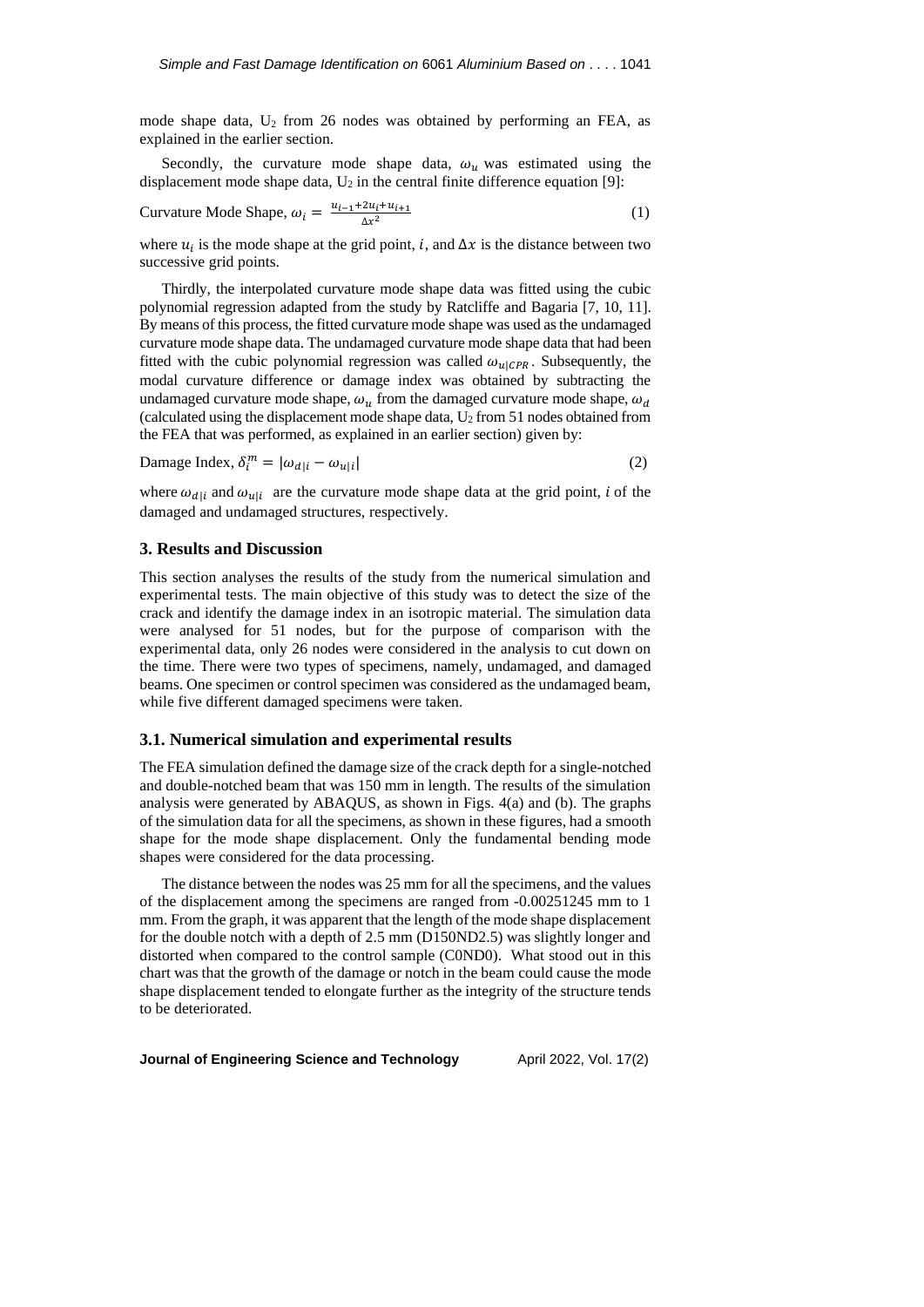The distance between the nodes was 25 mm for all the specimens, and the values of the displacement among the specimens are ranged from -0.00251245 mm to 1 mm. From the graph, it was apparent that the length of the mode shape displacement for the double notch with a depth of 2.5 mm (D150ND2.5) was slightly longer and distorted when compared to the control sample (C0ND0). What stood out in this chart was that the growth of the damage or notch in the beam could cause the mode shape displacement tended to elongate further as the integrity of the structure tends to be deteriorated.



**Fig. 4. Graph of mode shape displacement versus node for all specimens (a) FEA simulation (b) Experimental result.**

Turning now to the experimental evidence in Fig. 4(b), a comparison of the two results revealed that the experimental result showed an excessiveness in the peak from Node 12 until Node 15. A few factors could have affected the precision or accuracy of the results, such as the elastic support and force when hammering. According to Hanly [12], other environmental factors such as temperature, acoustic noise, humidity, corrosive substances, and shocks and vibrations may affect the results obtained.

Table 2 shows a comparison of the mode shape displacement by the FEA and experimental modal analysis for all the specimens. One interesting finding was that the average of the difference between the experimental and FEA simulation results was less than 17% from nodes 12 until 15 for five specimens, and the overall difference was higher than that of the previously reported difference by Hasrizam and Fawazi [4], which was 3%. This inconsistency may have been due to the possible interference of noise, which cannot be ruled out, during the experimental modal test.

Unfortunately, these findings were rather difficult to interpret, specifically for the experiment, because the differentiation of the second-order ODE to obtain the damaged and undamaged mode shape curvatures led to inaccurate and complex interpretations of the damage index as noise was included in the findings.

# **3.1.1. Mode shape curvature and damage index**

The mode shape curvature method is based on the difference in mode shapes between damaged and undamaged structures, whereas the vector location of the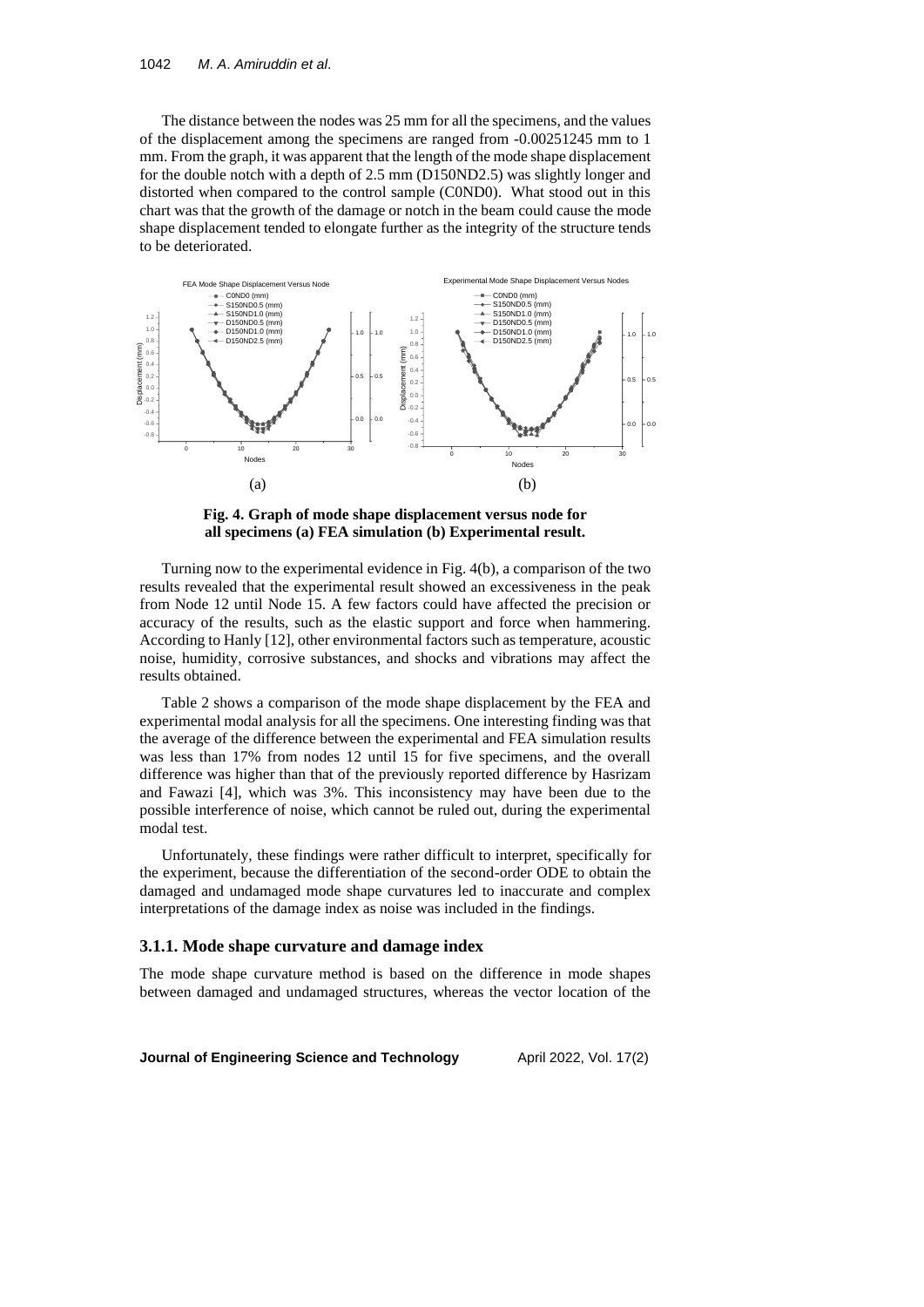damage is based on the variability of the damaged and undamaged structures. In this study, the central, forward, and backward finite differences were applied to differentiate the mode shape displacement data into the mode shape curvature.

| uisplacement uata 11 om i ezis anu experimentation. |                           |                   |                |  |
|-----------------------------------------------------|---------------------------|-------------------|----------------|--|
|                                                     |                           | Displacement (mm) |                |  |
| <b>Node</b>                                         | <b>FEA</b>                | <b>Experiment</b> | Difference (%) |  |
| Single Notch-0.5 mm depth (S150-0.5)                |                           |                   |                |  |
| 12                                                  | $-0.5628$                 | $-0.4848$         | 16.09          |  |
| 13                                                  | $-0.6026$                 | $-0.5057$         | 19.16          |  |
| 14                                                  | $-0.6026$                 | $-0.5092$         | 18.34          |  |
| 15                                                  | $-0.5628$                 | $-0.5023$         | 12.04          |  |
| Single Notch-1.0 mm depth (S150-1.0)                |                           |                   |                |  |
| 12                                                  | $-0.5685$                 | $-0.6248$         | 9.01           |  |
| 13                                                  | $-0.6084$                 | $-0.6151$         | 1.09           |  |
| 14                                                  | $-0.6084$                 | $-0.6078$         | 0.10           |  |
| 15                                                  | $-0.5685$                 | $-0.6259$         | 9.17           |  |
| Double Notch-0.5 mm depth (D150-0.5)                |                           |                   |                |  |
| 12                                                  | $-0.6222$                 | $-0.6245$         | 0.37           |  |
| 13                                                  | $-0.6785$                 | $-0.5808$         | 16.82          |  |
| 14                                                  | $-0.6785$                 | $-0.5265$         | 28.87          |  |
| 15                                                  | $-0.6222$                 | $-0.5617$         | 10.77          |  |
| Double Notch-1.0 mm depth (D150-1.0)                |                           |                   |                |  |
| 12                                                  | $-0.6363$                 | $-0.5144$         | 23.70          |  |
| 13                                                  | $-0.6929$                 | $-0.5484$         | 26.35          |  |
| 14                                                  | $-0.6929$                 | $-0.5312$         | 30.44          |  |
| 15                                                  | $-0.6362$                 | $-0.5174$         | 22.96          |  |
| Double Notch-2.5 mm depth (D150-2.5)                |                           |                   |                |  |
| 12                                                  | $-0.6838$                 | $-0.6244$         | 9.51           |  |
| 13                                                  | $-0.7399$                 | $-0.5808$         | 27.39          |  |
| 14                                                  | $-0.7399$                 | $-0.5265$         | 40.53          |  |
| 15                                                  | $-0.6838$                 | $-0.5617$         | 21.74          |  |
|                                                     | Average of Difference (%) |                   | 17.22          |  |

**Table 2. Representation of mode shape displacement data from FEA and experimentation.**

Figure 5 shows the plot of the curvature mode shape from the FEA simulation data. It was noted that the curvature mode shape for the undamaged beam had a shape that was clean of any irregularity, as shown in Fig. 5(a), while the damaged beam with a single notch had a very small irregularity that was not clearly visible, and the damaged beam with double notches had a big irregularity that was clearly observable. Thus, differences in the curvature mode shape between the damaged and undamaged structures can show the location of the damage in the structures. The single most striking observation to emerge from the comparison of the data between the FEA and experimentally controlled specimens was the noise signals that emerged in the chart.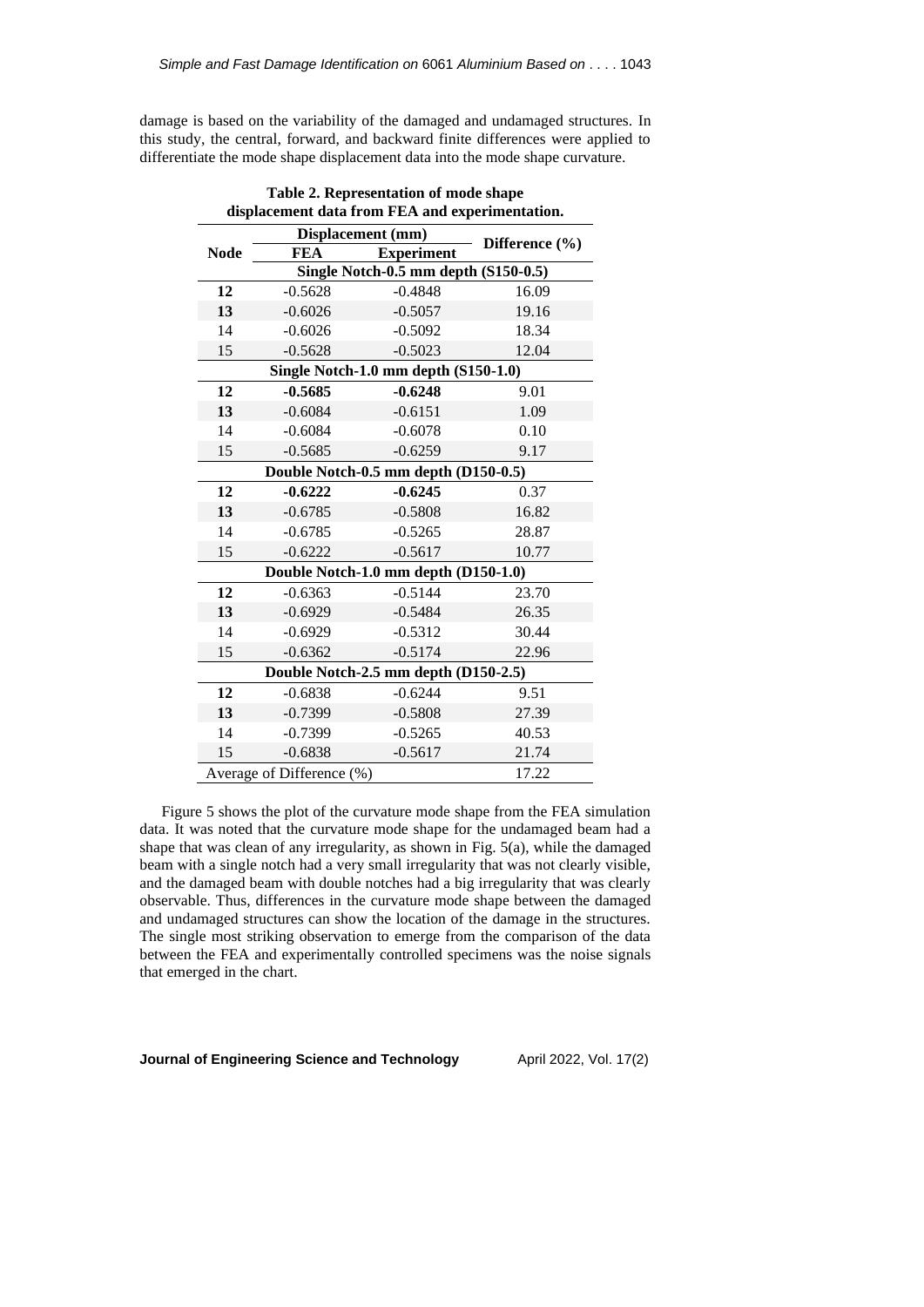The damage index plot is an indicator of the presence of damage in a structure. It is calculated by subtracting the undamaged curvature mode shape,  $\omega_{u|i}$  from the damaged curvature mode shape,  $\omega_{d|i}$ . In addition, the size, and location of a crack in the structure can be estimated from the damage index plot. Figure 6 shows the damage index for the single and double-notch cases. It should be noted that the CPR is able to detect the location of the damage, but it is not highly accurate compared to other methods such as Chebyshev filters (CFs) and the Gap Smoothing Method (GSM) [4].



**Fig. 5. Controlled specimen without a notch (C0ND0) (a) Comparison within FEA Simulation and (b) Comparison FEA and experimental undamaged.**

In Figs. 6(a) and 6(b), the CPR indicated the presence of the damage index of two nearby small notches between Node 15 and Node 25, and Node 27 and Node 37, which were false detections. In Figs. 6(c), 6(d), and 6(e), the cubic polynomial regression indicated the presence of the damage index of four small notches between Node 10 to Node 17, Node 20 to Node 25, Node 27 to Node 33, and Node 35 to Node 43, which were also false detections.

Some authors have speculated that the lack of filter capability causes the cubic polynomial regression to produce a deviation in the curvature mode shape data rather than in the damaged curvature mode shape, and the difference is indicated in the damage index as a false damage detection [4]. However, despite its inaccuracy and imprecision, the CPR method was still able to identify the damage for both the single and double-notch specimens. According to the chart in Figs.  $6(c)$ ,  $6(d)$ , and 6(e), the double-notch chart had multiple spikes in the damage index compared to the charts of the single-notch and control specimens in Figs. 6(a) and 6(b). Besides, the chart pattern among double-notch specimens are no significant differences.

To verify the simulation results, an experimental modal test was carried out, and the standard damage index was implied. Figure 7 shows that the standard damage index of C0ND0 from the experiment was larger than the simulation result for the same specimen. This test showed that several points at Node 4, Node 6, and Node 12 implied high peaks. C0ND0 supposedly should not have had any damage or spike as there was no damage or notch along the beam.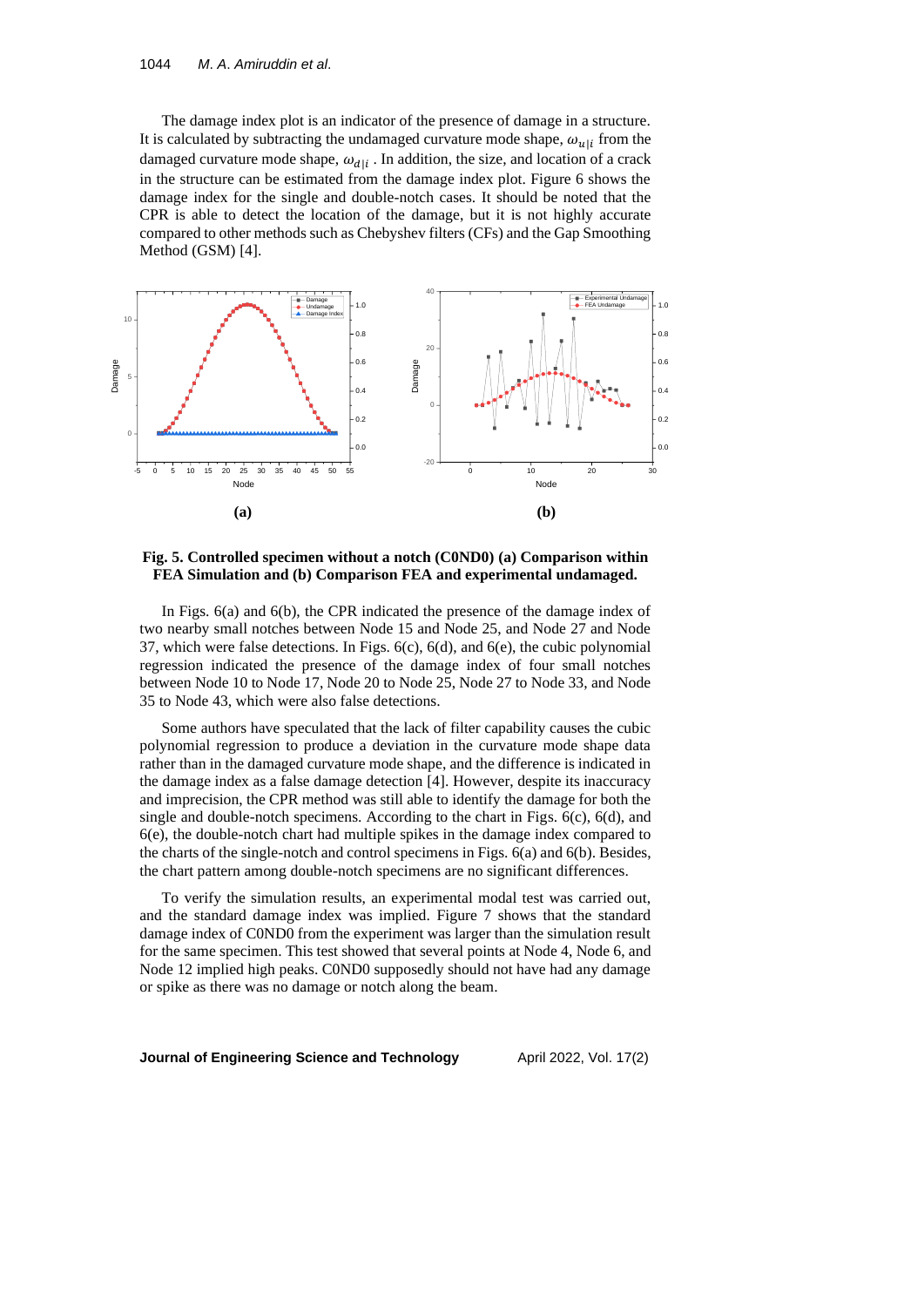

(e)

**Fig. 6. FEA simulation of curvature mode shape plot for (a) Single notch 0.5 mm depth (S150ND0.5) (b) Single notch 1.0 mm depth (S150ND1.0) (c) Double notch 0.5 mm depth (D150ND0.5) (d) Double notch 1.0 mm depth (D150ND1.0) (e) Double notch 2.5 mm depth (D150ND2.5).**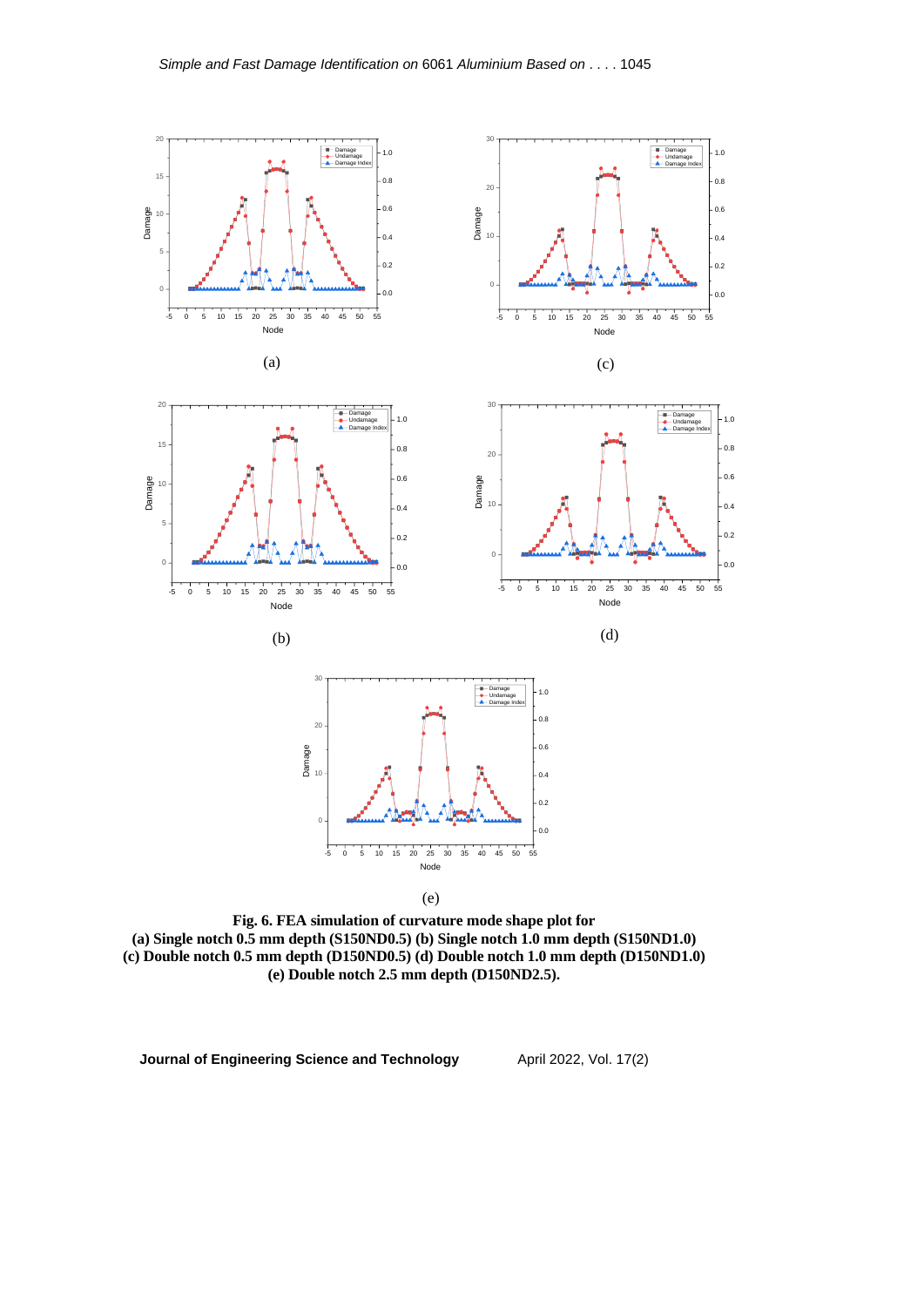Figures 8(a)-8(e) show that damage was presented on the structures or beams, which had single and double notches with depths of 0.5 mm and 1.0 mm, respectively. However, the findings of this experiment did not support the FEA results. There are several possible explanations for these findings. These results could possibly have been due to the lack of an adequate filter for the CPR, which caused a deviation in the mode shape curvature between the damaged and undamaged structures, and the difference was implied as a false damage detection [4].



**Fig. 7. Standard damage index of FEA and experimental test for the controlled specimen (C0ND0).**

Another possible explanation for this is that during the analysis, it was observed that certain factors affected the precision of the outcome. One factor was the versatile help and power when pounding. The elastic band that was utilized as the versatile help would, in general, become stretchy after a few uses or after a period of time. This could have affected the base outcome or the results of each experiment. The excessive amount of power that was exerted when pounding could likewise have influenced the precision of the data that was gathered or obtained. At some point, when the amount of power put into the pounding was frail, the pounding effect might not have been delivered properly through the drive point that was joined to the accelerometer.

Other ecological factors, for example, temperature, acoustic commotion, stickiness, destructive substances, and shocks and vibrations, may have influenced the outcome. As indicated by Hanly [12], each of the above elements can fundamentally influence the exactness of the information acquired at the time when the data is taken or when the trial is carried out.

In this investigation, a piezoelectric accelerometer was utilized as a sensor. In accordance with the present results, Hanly [12] has explained that this sensor may have had some reliance on the temperature. To counterbalance this impact, the requirement for temperature is fundamental. He also expounds the accelerometer could likewise have been influenced by acoustic clamour or weight waves that could have energized the accelerometer and the sample during the trial. Likewise, Hanly [12] elucidates that the humidity could have influenced the exactness of the data, as it can cause issues at the link associations and cause the hardware to be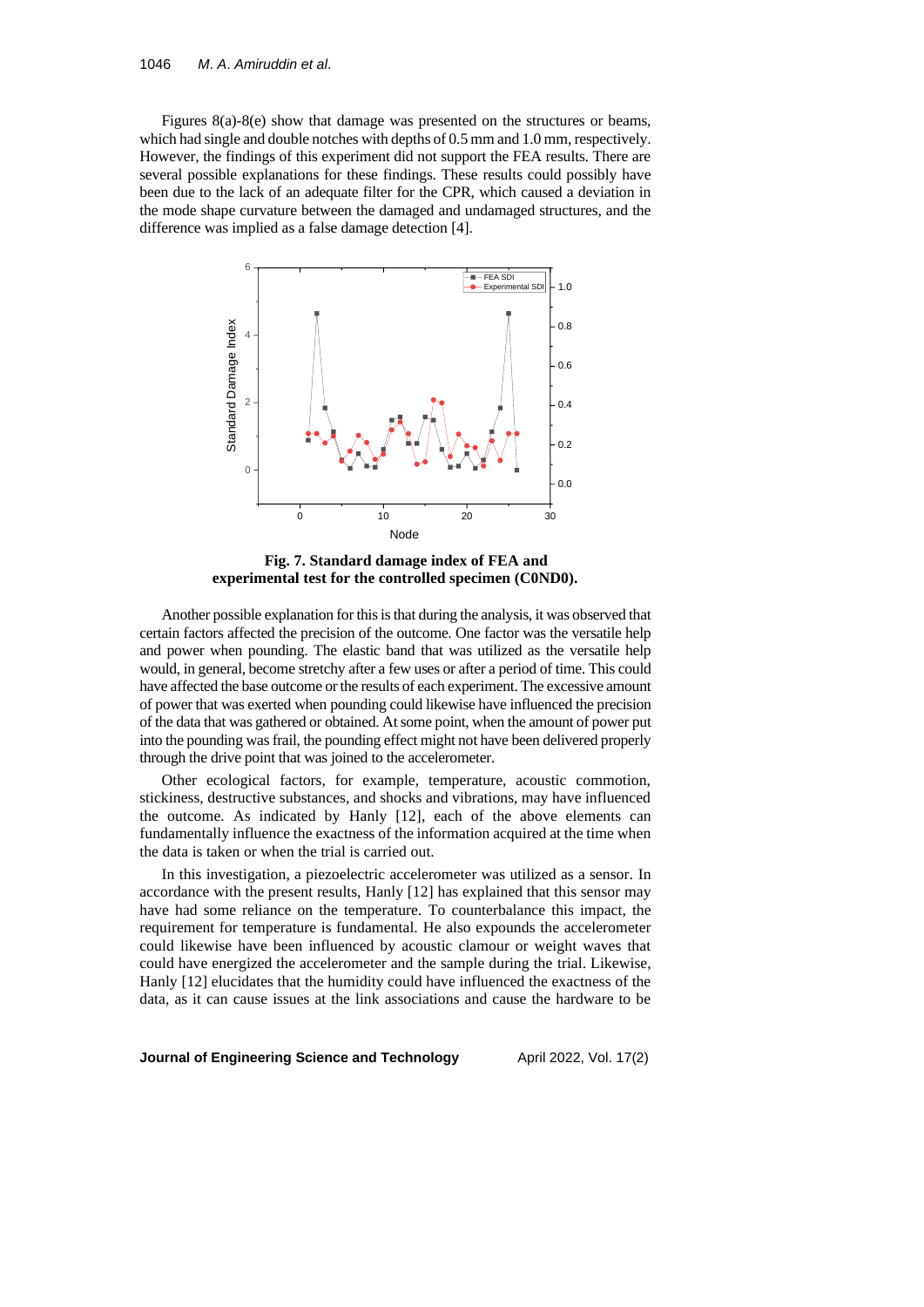questionable, particularly with old gears, where the seals might be broken or worn out. At the point when the hardware was presented to muggy conditions, it would, in general, consume and this would prompt the gathering of wrong information or data. To wrap things up, shocks and vibrations might be factors that cause deviations in the base outcome or information, and the use of an electronic sensor in the field may not be appropriate for use in the laboratory.



**Fig. 8. Standard damage index of FEA and experimental test for (a) Single notch 0.5 mm depth (S150ND0.5), (b) Single notch 1.0 mm depth (S150ND1.0), (c) Double notch 0.5 mm depth (D150ND0.5), (d) Double notch 1.0 mm depth (D150ND1.0), and (e) Double notch 2.5 mm depth (D150ND2.5)**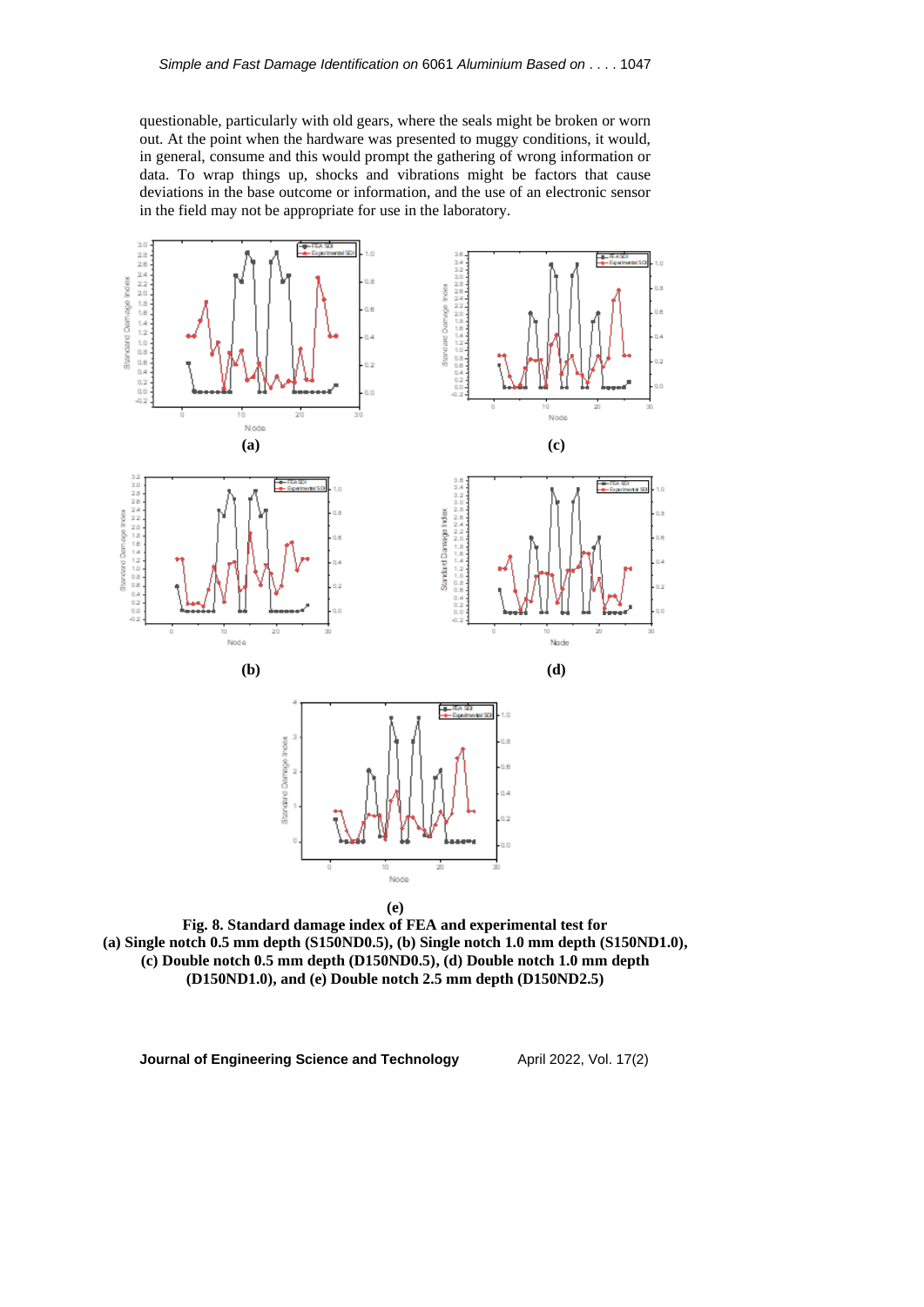The difference between both the simulation and experimental graphs produced with ABAQUS and the excitation of the impact hammer was shown. As stated by Dawari and Vesmawala [13], if the damage depth is too intact or deep in the structure then, the occurrence of damage to the structure will be increased. However, due to certain factors that were considered, the experimental data obtained was more unreliable. Therefore, the simulation results would be a guide, and the data obtained would be much more reliable compared to the experimental data.

## **4. Conclusions**

A method for detecting damage in a beam was described in this study. In the CPR method, an FEA simulation and experimental FRF data were processed to determine the damage curvature as a function of frequency. The curvature was further processed using the cubic polynomial regression for curve fitting to obtain the undamaged data and damage index. The location of the damage, although inaccurate and imprecise, was revealed by spikes in the damage index.

Based on the comparisons of mode shape displacement between experimental and FEA, the average of the difference was less than 17% from nodes 12 until 15 for five specimens, and the overall difference was higher than that of the previously reported difference by Hasrizam and Fawazi [4], which was 3%. This inconsistency may have been due to the possible interference of noise, which cannot be ruled out, during the experimental modal test. In FEA simulation using ABAQUS, the CPR method indicated the presence of the damage index of two nearby small notches between Node 15 and Node 25, and Node 27 and Node 37 in single-notch specimens. In double-notch specimens, the CPR method indicated the presence of the damage index of four small notches between Node 10 to Node 17, Node 20 to Node 25, Node 27 to Node 33, and Node 35 to Node 43. Despite its inaccuracy and imprecision, the CPR method was still able to identify the damage for both the single and double-notch specimens, where the double-notch chart had multiple spikes in the damage index compared to the charts of the single-notch and control specimens. For experimental findings, it did not support the FEA results. These results could possibly have been due to the lack of an adequate filter for the CPR, which caused a deviation in the mode shape curvature between the damaged and undamaged structures, and the difference was implied as a false damage detection [4].

One advantage of this CPR method is that the procedure is simplistic, easy, and straightforward. However, when compared to the experimental modal test, this CPR method was unable to locate the precise location of the damage. Besides, this modal experimental test provided the CPR method, presented in this paper, with a muchimpaired sensitivity when compared to the FEA simulation. An experimental demonstration of the method presented here showed that it can be significantly more susceptible to noise than some previously published procedures. The experiment was unsuccessful in locating notches due to several factors such as the elastic band, environment, humidity, and temperature.

There is room for further progress in determining the damage to the beam. The quantity of data or information gathered during the experimental testing was also due to the use of different types of calculation methods as comparisons. The calculation process was made easier through the use of a proper calculation software. In this research, the experimental data was taken from only 26 nodes for each specimen compared to the previous study, which used about 149 to 150 nodes. Since not enough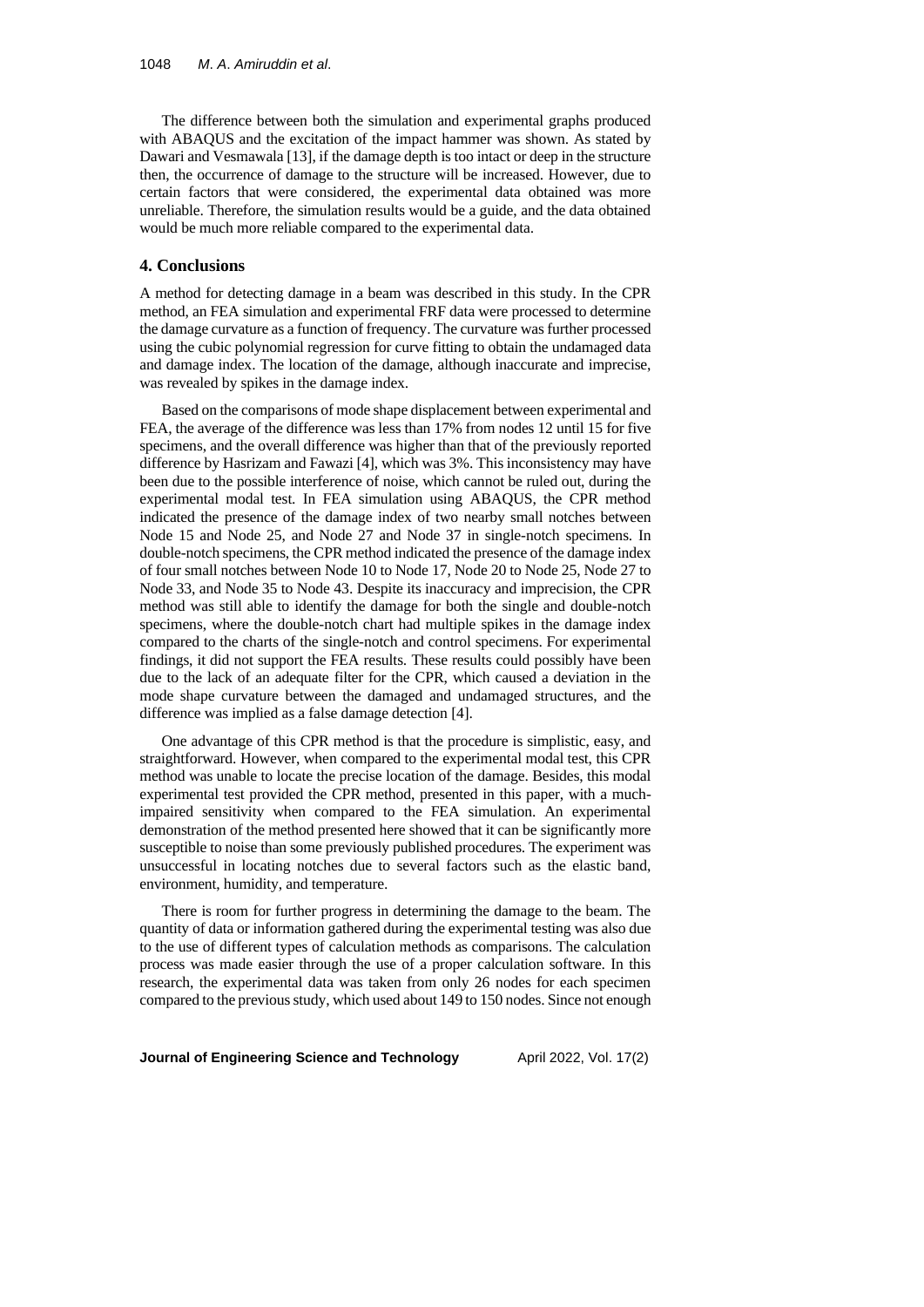data was gathered for this research, therefore, the graph that was produced was not that smooth. In this research, only one curve fitting method, namely, a cubic polynomial regression, was implemented. At the same time, there are also other curve fitting techniques that can be used, such as the Robust Regression method studied by M H C Man et al.[14]. The method using Iteratively Re-weighted Least Square (IRLS) is able to reduce noise by minimizing the influence of an outlier towards estimation of undamaged Mode Shape Curvature.

### **Acknowledgement**

The authors would like to express their appreciation to the Ministry of Higher Education of Malaysia (MOHE), Universiti Teknikal Malaysia Melaka (UTeM), and Universiti Teknologi Malaysia (UTM) for providing the facilities and funding to support the experimental and FEA simulation tasks. This work is supported by the Malaysian Government under the Fundamental Research Grant Scheme (FRGS/1/2018/TK03/UTM/02/12).

| <b>Nomenclatures</b> |                                                            |  |  |  |
|----------------------|------------------------------------------------------------|--|--|--|
| $U_2$                | displacement mode shape                                    |  |  |  |
| <b>Greek Symbols</b> |                                                            |  |  |  |
| $\delta_i^m$         | Damage index                                               |  |  |  |
| $\omega_{d i}$       | Damaged mode shape curvature                               |  |  |  |
| $\omega_{u CPR}$     | Undamaged mode shape curvature Cubic Polynomial Regression |  |  |  |
| $\omega_{u i}$       | Undamaged mode shape curvature                             |  |  |  |
|                      |                                                            |  |  |  |
| <b>Abbreviations</b> |                                                            |  |  |  |
| CF                   | Chebyshev filters                                          |  |  |  |
| <b>CPR</b>           | Cubic Polynomial Regression                                |  |  |  |
| <b>FEA</b>           | <b>Finite Element Analysis</b>                             |  |  |  |
| <b>FRF</b>           | <b>Frequency Response Function</b>                         |  |  |  |
| <b>GSM</b>           | Gapped Smoothing Method                                    |  |  |  |
| <b>ODE</b>           | <b>Ordinary Differential Equation</b>                      |  |  |  |
| <b>IRLS</b>          | <b>Iteratively Re-weighted Least Square</b>                |  |  |  |
| VBDD                 | Vibration Based Damage Detection                           |  |  |  |

#### **References**

- 1. Zou, Y.; Tong, I.; and Steven, G. (2020). Vibration-based model-dependent damage (delamination) identification and health monitoring for composite structures - A review. *Journal of Sound and Vibration*, 230(2), 357-378.
- 2. Woodford, C. (2018). Aluminum. Retrieved October 5, 2020, from https://www.explainthatstuff.com/aluminum.html.
- 3. Zhong, H.; and Yang, M. (2016). Damage detection for plate-like structures using generalized curvature mode shape method. *Journal of Civil Structure Health Monitoring*, 6(1), 141-152.